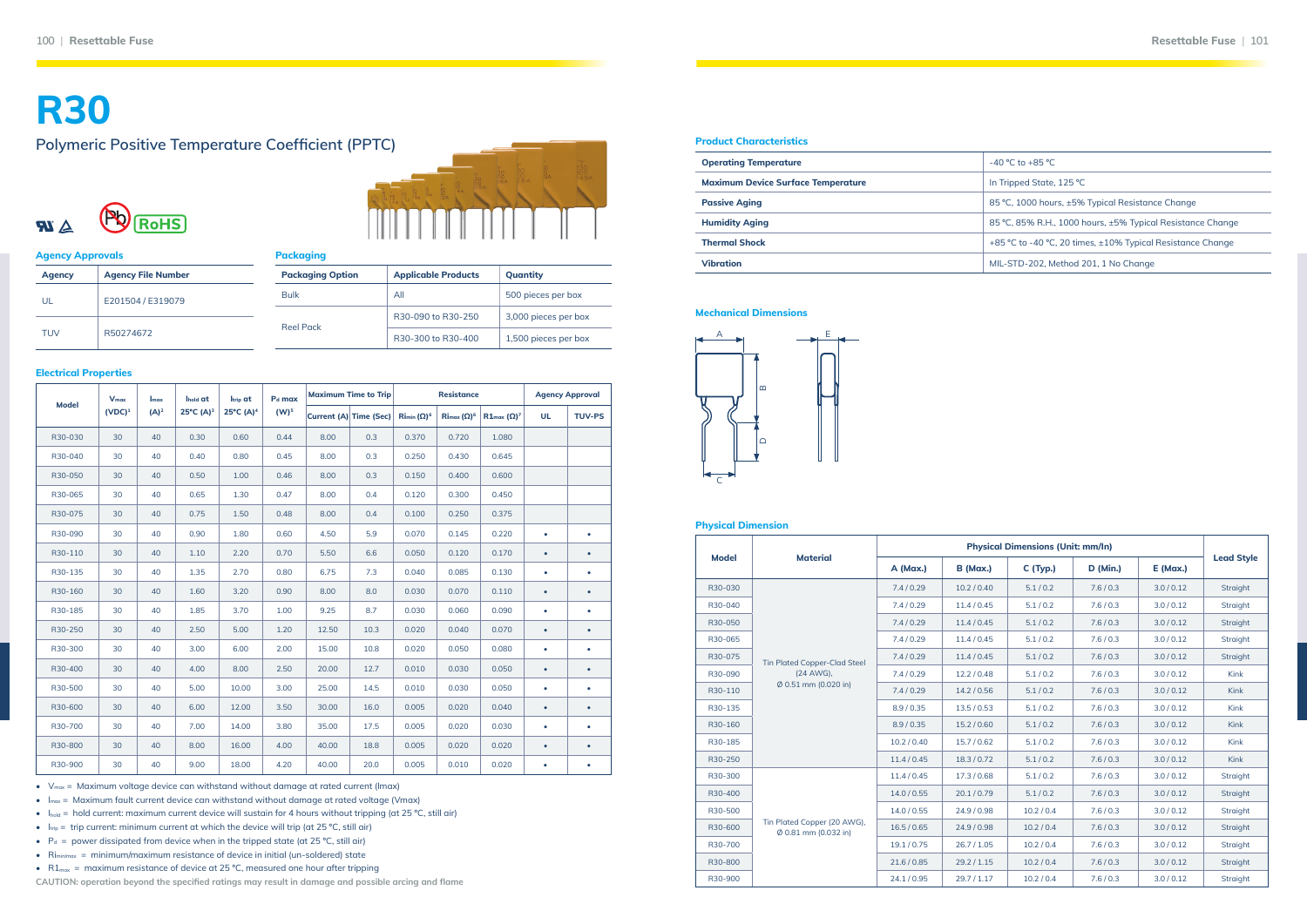| <b>Product Characteristics</b>            |  |  |  |  |  |
|-------------------------------------------|--|--|--|--|--|
| <b>Operating Temperature</b>              |  |  |  |  |  |
| <b>Maximum Device Surface Temperature</b> |  |  |  |  |  |
| <b>Passive Aging</b>                      |  |  |  |  |  |
| <b>Humidity Aging</b>                     |  |  |  |  |  |
| <b>Thermal Shock</b>                      |  |  |  |  |  |
| Vibration                                 |  |  |  |  |  |

**Passive Aging** 85 ºC, 1000 hours, ±5% Typical Resistance Change

**Humidity Aging** 85 ºC, 85% R.H., 1000 hours, ±5% Typical Resistance Change

**Thermal Shock** +85 ºC to -40 ºC, 20 times, ±10% Typical Resistance Change

**Vibration** MIL-STD-202, Method 201, 1 No Change

#### **Physical Dimension**

| <b>Model</b> | <b>Material</b>                                                                  | A (Max.)    | <b>B</b> (Max.) | C(Typ.)    | <b>D</b> (Min.) | $E$ (Max.) | <b>Lead Style</b> |
|--------------|----------------------------------------------------------------------------------|-------------|-----------------|------------|-----------------|------------|-------------------|
| R60-010      | Tin Plated Copper alloy,<br>0.205mm <sup>2</sup> (24AWG),<br>Ø0.51mm (0.020 in). | 7.4/0.29    | 12.7/0.50       | 5.1/0.2    | 7.6/0.3         | 3.1/0.12   | <b>Kink</b>       |
| R60-017      |                                                                                  | 7.4/0.29    | 12.7/0.50       | 5.1/0.2    | 7.6/0.3         | 3.1/0.12   | <b>Kink</b>       |
| R60-020      | Tin Plated Copper-Clad Steel,                                                    | 7.4/0.29    | 12.7/0.48       | 5.1/0.2    | 7.6/0.3         | 3.1/0.12   | <b>Kink</b>       |
| R60-025      | 0.205mm <sup>2</sup> (24AWG),                                                    | 7.4/0.29    | 12.7 / 0.50     | 5.1/0.2    | 7.6/0.3         | 3.1/0.12   | <b>Kink</b>       |
| R60-030      | Ø0.51mm (0.020 in)                                                               | 7.4/0.29    | 13.0 / 0.51     | 5.1/0.2    | 7.6/0.3         | 3.1/0.12   | <b>Kink</b>       |
| R60-040      |                                                                                  | 7.6/0.30    | 13.5/0.53       | 5.1/0.2    | 7.6/0.3         | 3.1/0.12   | <b>Kink</b>       |
| R60-050      |                                                                                  | 7.9/0.31    | 13.7/0.54       | 5.1/0.2    | 7.6/0.3         | 3.1/0.12   | <b>Kink</b>       |
| R60-065      | <b>Tin Plated Copper,</b>                                                        | 9.7/0.38    | 14.5/0.57       | 5.1/0.2    | 7.6/0.3         | 3.1/0.12   | Kink              |
| R60-075      | 0.205mm <sup>2</sup> (24AWG),<br>Ø0.51mm (0.020 in)                              | 10.4 / 0.41 | 15.2 / 0.60     | 5.1/0.2    | 7.6/0.3         | 3.1/0.12   | <b>Kink</b>       |
| R60-090      |                                                                                  | 11.7/0.46   | 15.8 / 0.62     | 5.1/0.2    | 7.6/0.3         | 3.1/0.12   | <b>Kink</b>       |
| R60-110      |                                                                                  | 13.0 / 0.51 | 18.0/0.71       | 5.1/0.2    | 7.6/0.3         | 3.1/0.12   | Straight          |
| R60-135      |                                                                                  | 14.5/0.57   | 19.6 / 0.77     | 5.1/0.2    | 7.6/0.3         | 3.1/0.12   | <b>Straight</b>   |
| R60-160      | <b>Tin Plated Copper,</b>                                                        | 16.3 / 0.64 | 21.3 / 0.84     | 5.1/0.2    | 7.6/0.3         | 3.1/0.12   | Straight          |
| R60-185      | 0.52mm <sup>2</sup> (20AWG),                                                     | 17.8 / 0.70 | 22.9 / 0.90     | 5.1/0.2    | 7.6/0.3         | 3.1/0.12   | Straight          |
| R60-250      | Ø0.81mm (0.032 in)                                                               | 21.3/0.84   | 26.4 / 1.04     | 10.2 / 0.4 | 7.6/0.3         | 3.1/0.12   | <b>Straight</b>   |
| R60-300      |                                                                                  | 24.9 / 0.98 | 30.0 / 1.18     | 10.2 / 0.4 | 7.6/0.3         | 3.1/0.12   | Straight          |
| R60-375      |                                                                                  | 28.5 / 1.12 | 33.5 / 1.32     | 10.2 / 0.4 | 7.6/0.3         | 3.1/0.12   | <b>Straight</b>   |

-40 °C to +85 °C

**In Tripped State, 125 °C** 

#### **Mechanical Dimensions**



## **R60**

## **Polymeric Positive Temperature Coefficient (PPTC)**





| <b>Agency Approvals</b> |                           | <b>Packaging</b> |
|-------------------------|---------------------------|------------------|
| <b>Agency</b>           | <b>Agency File Number</b> | <b>Packaging</b> |
|                         |                           | <b>Bulk</b>      |
| UL                      | E201504 / E319079         |                  |
| <b>TUV</b>              | R50274672                 | <b>Reel Pack</b> |

| Packaging               |                            |                      |
|-------------------------|----------------------------|----------------------|
| <b>Packaging Option</b> | <b>Applicable Products</b> | Quantity             |
| <b>Bulk</b>             | All                        | 500 pieces per box   |
|                         | R60-010 to R60-090         | 3,000 pieces per box |
| <b>Reel Pack</b>        | R60-017                    | 2,500 pieces per box |
|                         | R60-110 to R60-185         | 1,500 pieces per box |
|                         | R60-250 to R60-375         |                      |

#### **Electrical Properties**

**CAUTION: operation beyond the specified ratings may result in damage and possible arcing and flame** 

|              | $V_{max}$ | $I_{\text{max}}$ | $I_{hold}$ at        | l <sub>trip</sub> at  | $Pd$ max         |       | <b>Maximum Time to Trip</b> |                    | <b>Resistance</b>                       |                       |           | <b>Agency Approval</b> |
|--------------|-----------|------------------|----------------------|-----------------------|------------------|-------|-----------------------------|--------------------|-----------------------------------------|-----------------------|-----------|------------------------|
| <b>Model</b> | $(VDC)^1$ | $(A)^2$          | $25^{\circ}C(A)^{3}$ | 25°C (A) <sup>4</sup> | (W) <sup>5</sup> |       | Current (A) Time (Sec)      | $Rimin (\Omega)^6$ | $\operatorname{Rim}\nolimits(\Omega)^6$ | $R1_{max} (\Omega)^7$ | <b>UL</b> | <b>TUV-PS</b>          |
| R60-010      | 60        | 40               | 0.10                 | 0.20                  | 0.38             | 0.50  | 4.0                         | 2.50               | 4.50                                    | 7.50                  | $\bullet$ | $\bullet$              |
| R60-017      | 60        | 40               | 0.17                 | 0.34                  | 0.48             | 0.85  | 3.0                         | 2.50               | 5.21                                    | 8.00                  | $\bullet$ | $\bullet$              |
| R60-020      | 60        | 40               | 0.20                 | 0.40                  | 0.41             | 1.00  | 2.2                         | 1.25               | 2.75                                    | 4.40                  | $\bullet$ | $\bullet$              |
| R60-025      | 60        | 40               | 0.25                 | 0.50                  | 0.45             | 1.25  | 2.5                         | 0.65               | 1.95                                    | 3.00                  | $\bullet$ | ٠                      |
| R60-030      | 60        | 40               | 0.30                 | 0.60                  | 0.49             | 1.50  | 3.0                         | 0.45               | 1.33                                    | 2.10                  | $\bullet$ | $\bullet$              |
| R60-040      | 60        | 40               | 0.40                 | 0.80                  | 0.56             | 2.00  | 3.8                         | 0.40               | 0.86                                    | 1.29                  | $\bullet$ | $\bullet$              |
| R60-050      | 60        | 40               | 0.50                 | 1.00                  | 0.77             | 2.50  | 4.0                         | 0.35               | 0.77                                    | 1.17                  | $\bullet$ | $\bullet$              |
| R60-065      | 60        | 40               | 0.65                 | 1.30                  | 0.88             | 3.25  | 5.3                         | 0.25               | 0.48                                    | 0.72                  | ٠         | $\bullet$              |
| R60-075      | 60        | 40               | 0.75                 | 1.50                  | 0.92             | 3.75  | 6.3                         | 0.20               | 0.40                                    | 0.60                  | $\bullet$ | $\bullet$              |
| R60-090      | 60        | 40               | 0.90                 | 1.80                  | 0.99             | 4.50  | 7.2                         | 0.15               | 0.31                                    | 0.47                  | ٠         | $\bullet$              |
| R60-110      | 60        | 40               | 1.10                 | 2.20                  | 1.50             | 5.50  | 8.2                         | 0.13               | 0.25                                    | 0.38                  | $\bullet$ | $\bullet$              |
| R60-135      | 60        | 40               | 1.35                 | 2.70                  | 1.70             | 6.75  | 9.6                         | 0.10               | 0.19                                    | 0.30                  | ٠         | $\bullet$              |
| R60-160      | 60        | 40               | 1.60                 | 3.20                  | 1.90             | 8.00  | 11.4                        | 0.07               | 0.14                                    | 0.22                  | $\bullet$ | $\bullet$              |
| R60-185      | 60        | 40               | 1.85                 | 3.70                  | 2.10             | 9.25  | 12.6                        | 0.06               | 0.12                                    | 0.19                  | ٠         | $\bullet$              |
| R60-250      | 60        | 40               | 2.50                 | 5.00                  | 2.50             | 12.50 | 15.6                        | 0.04               | 0.08                                    | 0.13                  | $\bullet$ | $\bullet$              |
| R60-300      | 60        | 40               | 3.00                 | 6.00                  | 2.80             | 15.00 | 19.8                        | 0.03               | 0.06                                    | 0.10                  | ٠         | ٠                      |
| R60-375      | 60        | 40               | 3.75                 | 7.50                  | 3.20             | 18.75 | 24.0                        | 0.02               | 0.05                                    | 0.08                  | $\bullet$ | $\bullet$              |

•  $V_{max}$  = Maximum voltage device can withstand without damage at rated current (lmax)

•  $\ln x =$  Maximum fault current device can withstand without damage at rated voltage (Vmax)

• Ihold = hold current: maximum current device will sustain for 4 hours without tripping (at 25 °C, still air)

•  $I_{\text{trip}}$  = trip current: minimum current at which the device will trip (at 25 °C, still air)

•  $P_d =$  power dissipated from device when in the tripped state (at 25 °C, still air)

• Rimin/max = minimum/maximum resistance of device in initial (un-soldered) state

•  $R1_{\text{max}}$  = maximum resistance of device at 25 °C, measured one hour after tripping